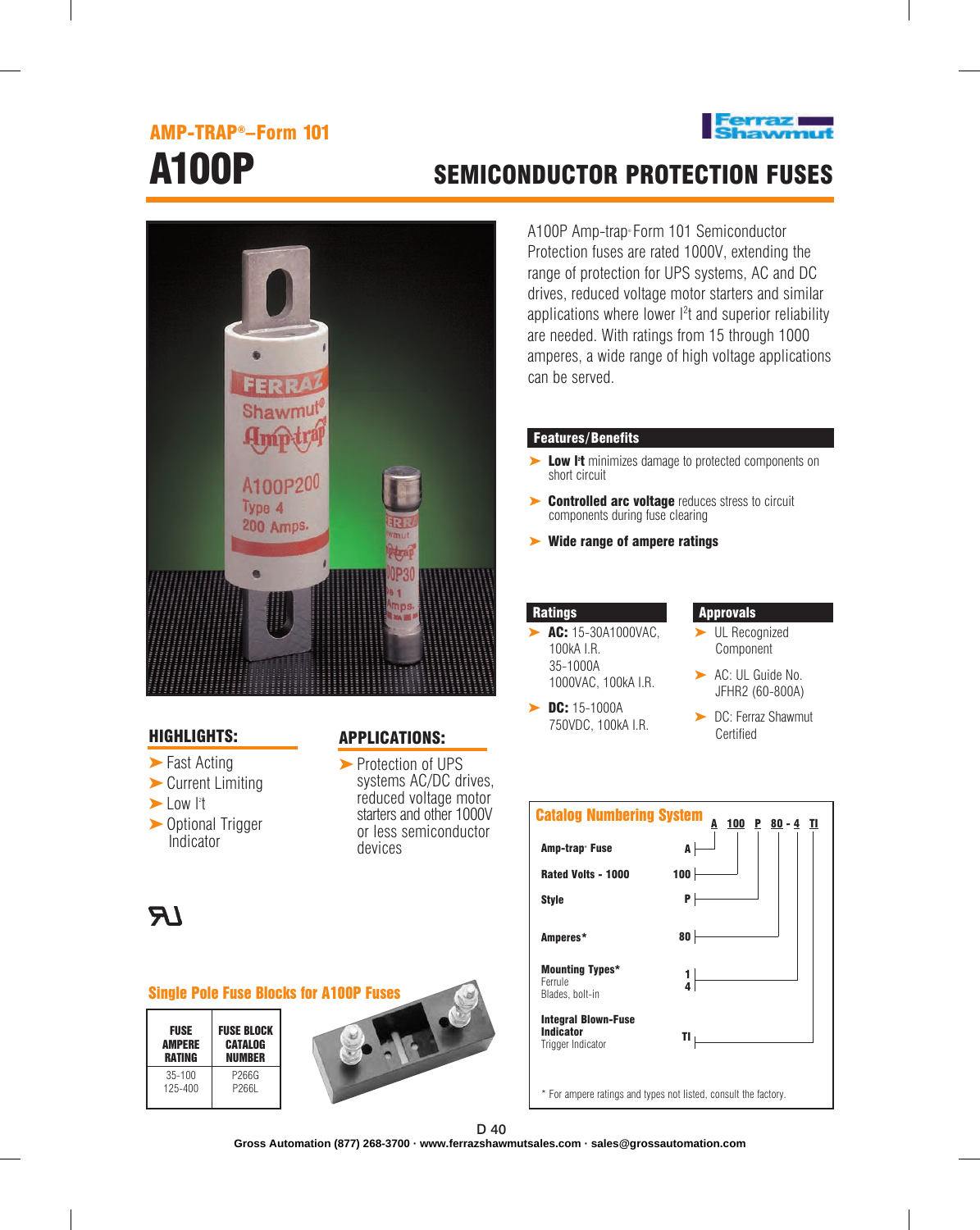

# A100P SEMICONDUCTOR PROTECTION FUSES

# Standard Fuse Ampere Ratings, Catalog Numbers

| <b>AMPERE</b><br>RATING | <b>CATALOG</b><br>NUMBER | <b>OUTLINE</b><br>FIG. | <b>AMPERE</b><br>RATING | <b>CATALOG</b><br>NUMBER | OUTLINE<br>FIG. | <b>AMPERE</b><br>RATING | <b>CATALOG</b><br>NUMBER | <b>OUTLINE</b><br>FIG. |
|-------------------------|--------------------------|------------------------|-------------------------|--------------------------|-----------------|-------------------------|--------------------------|------------------------|
| 15                      | A100P15-1                |                        | 100                     | A100P100-4               | 2               | 350                     | A100P350-4TL             | 2                      |
| 20                      | A100P20-1                |                        | 100                     | A100P100-4TL             | 2               | 400                     | A100P400-4               | 2                      |
| 25                      | A100P25-1                |                        | 125                     | A100P125-4               | 2               | 400                     | A100P400-4TL             |                        |
| 30                      | A100P30-1                |                        | 125                     | A100P125-4TI             | 2               | 500                     | A100P500-4               | 3                      |
| 35                      | A100P35-4                | $\mathfrak{p}$         | 150                     | A100P150-4               | 2               | 500                     | A100P500-4TI             | 3                      |
| 40                      | A100P40-4                | 2                      | 150                     | A100P150-4TL             | 2               | 600                     | A100P600-4               | 3                      |
| 50                      | A100P50-4                | $\mathfrak{p}$         | 200                     | A100P200-4               | 2               | 600                     | A100P600-4TI             | 3                      |
| 50                      | A100P50-4TL              | 2                      | 200                     | A100P200-4TL             | $\mathfrak{p}$  | 650                     | A100P650-4               | 4                      |
| 60                      | A100P60-4                | $\mathfrak{p}$         | 225                     | A100P225-4               | 2               | 700                     | A100P700-4               | 4                      |
| 60                      | A100P60-4TL              | 2                      | 250                     | A100P250-4               | 2               | 800                     | A100P800-4               |                        |
| 70                      | A100P70-4TI              | 2                      | 300                     | A100P300-4               | 2               | 800                     | A100P800-4TL             |                        |
| 80                      | A100P80-4                | $\overline{2}$         | 300                     | A100P300-4TL             | 2               | 1000                    | A100P1000-4              | 5                      |
| 80                      | A100P80-4TI              | 2                      | 350                     | A100P350-4               | 2               |                         |                          |                        |

For ampere ratings and styles not listed, call Technical Services.



Figure 1



Figure 2



Figure 3



Figure 4



Figure 5

## **Dimensions**

| <b>OUTLINE</b>  | <b>MOUNTING</b> | FIG. | <b>DIMENSIONS - INCHES (mm)</b> |                |                |               |               |                |                |                |                |
|-----------------|-----------------|------|---------------------------------|----------------|----------------|---------------|---------------|----------------|----------------|----------------|----------------|
| REF.            | <b>TYPE</b>     |      | A                               | B              | C              | D             | Е             |                | G              | н              | J              |
| A100P15 to 30   |                 |      | 2.63<br>(66.8)                  | 0.56<br>(14.2) |                |               |               |                |                |                |                |
| A100P35 to 60   | 4, 4TI          | 2    | 5.00<br>(127)                   | 1.00<br>(25.4) | 3.50<br>(173)  | 4.31<br>(109) | 4.19<br>(106) | 0.31<br>(7.9)  | 0.75<br>(19.1) | 0.13<br>(3.3)  |                |
| A100P65 to 100  | 4, 4TI          | 2    | 5.00<br>(127)                   | 1.22<br>(31.0) | 3.50<br>(173)  | 4.31<br>(109) | 4.19<br>(106) | 0.31<br>(7.9)  | 0.00<br>(25.4) | 0.19<br>(4.8)  |                |
| A100P125 to 200 | 4.4TI           | 2    | 5.72<br>(145)                   | 2.00<br>(38.1) | 3.47<br>(88.1) | 4.78<br>(121) | 4.16<br>(106) | 0.41<br>(10.4) | 1.00<br>(25.4) | 0.25<br>(6.4)  |                |
| A100P225 to 400 | 4, 4TI          | 2    | 5.72<br>(145)                   | 2.00<br>(50.8) | 3.47<br>(88.1) | 4.78<br>(121) | 4.16<br>(106) | 0.41<br>(10.4) | 1.50<br>(25.4) | 0.25<br>(6.4)  |                |
| A100P500 to 600 | 4.4TI           | 3    | 7.72<br>(196)                   | 2.50<br>(63.5) | 3.47<br>(88.1) | 5.88<br>(149) | 5.56<br>(141) | 0.53<br>(13.5) | 2.00<br>(50.8) | 0.38<br>(9.7)  |                |
| A100P650 to 800 | 4, 4TI          | 4    | 7.44<br>(189)                   | 2.88<br>(73.2) | 3.94<br>(100)  | 5.94<br>(151) |               | 0.63<br>(16.0) | 2.00<br>(50.8) | 0.38<br>(9.7)  |                |
| A100P1000       | 4               | 5    | 8.22<br>(209)                   | 3.50<br>(88.9) | 4.47<br>(114)  | 6.59<br>(167) | 5.84<br>(148) | 0.63<br>(16.0) | 2.75<br>(69.9) | 0.50<br>(12.7) | 1.38<br>(35.1) |

D 41

**Gross Automation (877) 268-3700 · www.ferrazshawmutsales.com · sales@grossautomation.com**

D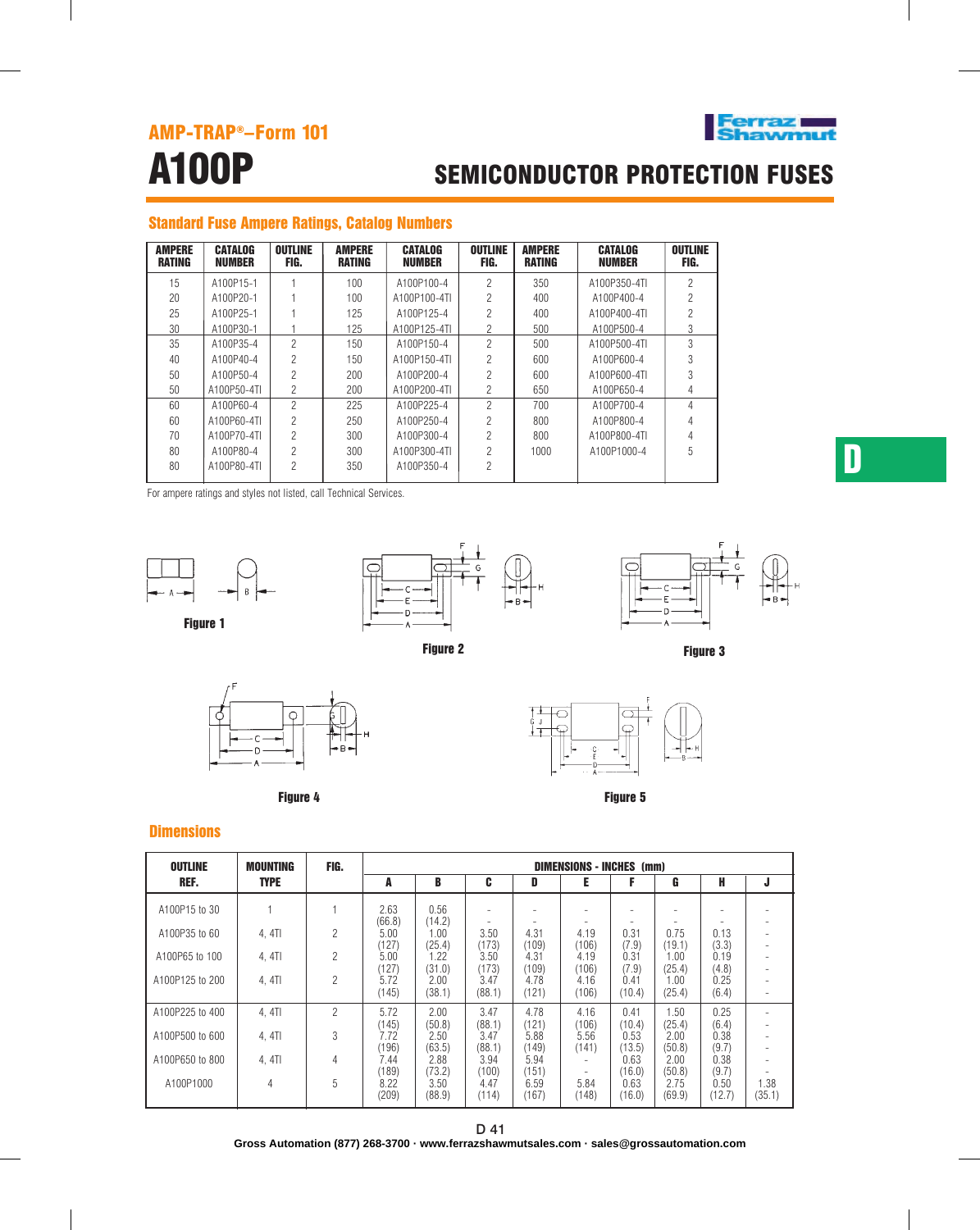

Melting Time – Current Data, 1000V Fuses

Time - Current

Vieiting

**Fuses** 

**1000V** 

Data,



# A100P SEMICONDUCTOR PROTECTION FUSES

A100P15 to 1000 70000 ₩ 1000A ₩ 50000 ₩ 30000 20000 <u>╵┇╹╻╻╻</u><br>╪╪┋╧╪┽<br>╪╪┋╧╄┽ 10000 7000 ┿╇╈╈ 5000 NINE VAN<br>Militäre<br>Anversitäre ijje Current in Amperes 3000 ₶₶ iju. HH 2000 iiii THE R onvolv **NIM**m Current in ||||||<br>||||||||<br>|||||||| 1000 mes HNH 700 蹦 n an De 500 MM iill 300 iTI 1 200 111 TT **HAN** 100 . . . . . 5<br>. . . . 999<br>. . . . . . . . 70 ▦ ŦΞ **TIND!** 50 脚步 **Tiji**  $\blacksquare$ iTI. Π 30 iiii <u>HHTT</u> 20  $888$  $\overline{o}$   $\sim$  10  $\infty$  $\infty$  $\sim$   $\omega$  $m<sub>o</sub>$ **6 g** ್ಲಿ ಜ  $\mathcal{C}^{\bullet}$ T. so ៊ Time in Seconds Peak Let-Thru Current Data – A100P30 to 1000, 1000 Volts AC 100000 isti<br>Hill<br>Hill  $\frac{1}{2}$ A PRODUCT 70000 50000 1000A 30000 Maximum Instantaneous Peak Let-Thru Amperes 800A Maximum Instantaneous Peak Let-Thru Amperes **AMPS CARL READER** 600A 20000 400A 300A 10000 250A<br>200A 7000 H 5000 细 100A  $\frac{1}{6}$ **60A** 3000 **ANT** 30A łП 2000 1000 izari<br>Juli 拼 700 ┯ πT ĦŦ 500 ĦĦ ĦΠ TII Ш Ш 300  $\mathbf{H}$ 200 100  $100<sub>g</sub>$  $\overline{\frac{1}{200}}$ poos 00005 700  $0001$ 0002 OOOE 7000 10000 **30000** 70000 200 20000 100000 Available Current in RMS Symmetrical Amperes

D 42 **Gross Automation (877) 268-3700 · www.ferrazshawmutsales.com · sales@grossautomation.com**